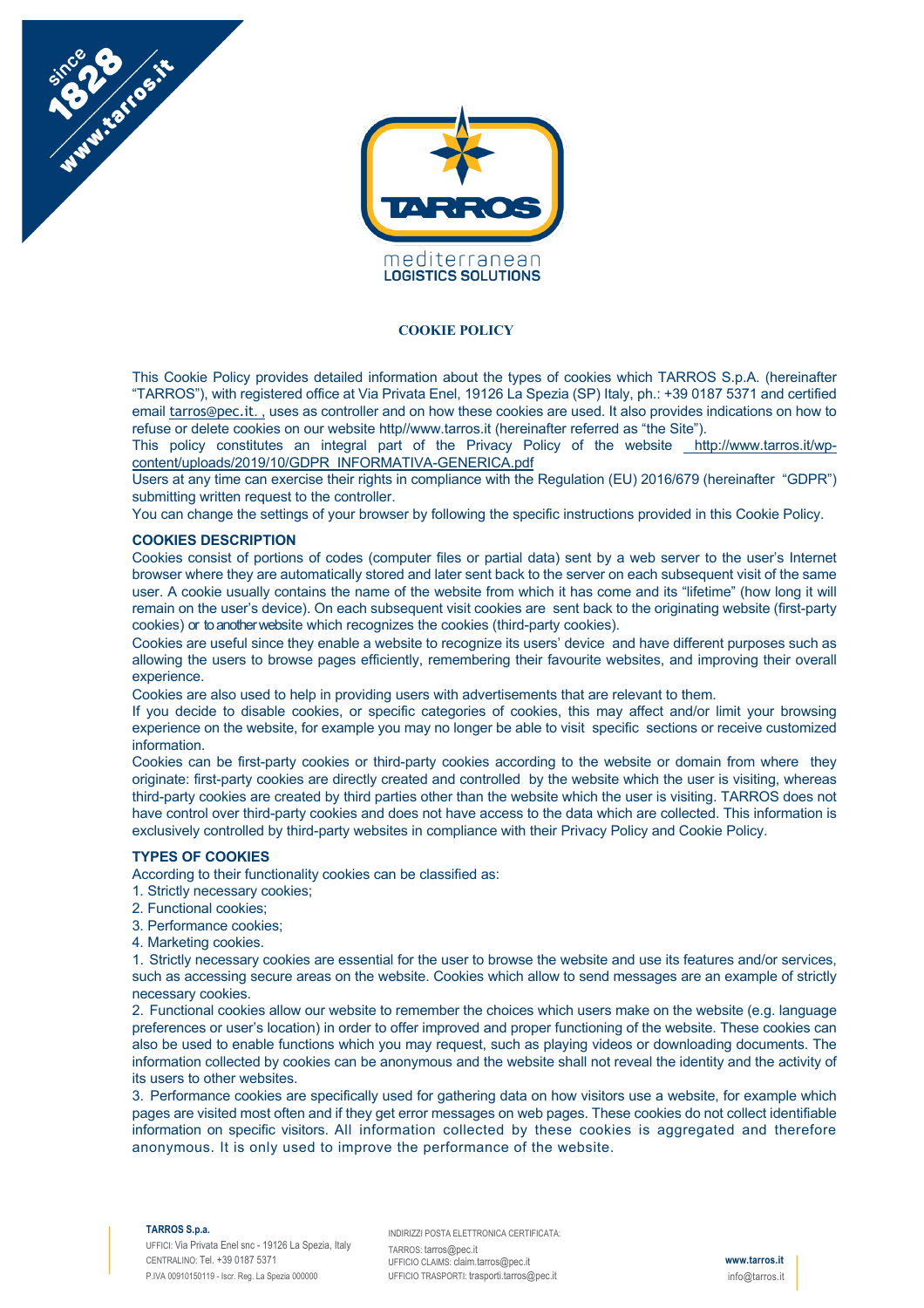



4. Marketing cookies.

Tarros S.p.A's website only uses technical Cookies.

This website uses Google Analytics cookies, a web service provided by Google, Inc. ("Google"). The information generated by the cookies about your use of the website (including your IP address) will be sent and stored by Google which will use this information for the purpose of: evaluating your use of the website, compiling reports on website activities and providing other services relative to website activities and Internet usage.

### **STORAGE OF COOKIES ON YOUR DEVICE**

Cookies may be stored on your computer for different periods of time depending on the category to which they belong: temporary cookies or persistent cookies.

Temporary cookies: these cookies are used on all secure areas in order to assign a session ID to the user and save that ID so that the user can move around the website without interruption. This identifier is also used for internal reporting purposes, it does not allow to identify the user and does not leave any information recoverable on the user's hard drive. Most cookies fall into this category and expire after the Internet browser is closed.

Persistent cookies: analytical cookies and third-party cookies are persistent cookies. They are used to identify visitors' browsing behaviour over a longer period of time and to provide the visitors with additional features related to website customization requests and the content which the visitor has saved or stored. These cookies may be stored on the user's computer for 24 hours, one week or years, depending on the functions which they help perform.

# **COOKIE MANAGEMENT**

Most browsers accept cookies automatically, but you can alter the settings of your browsers to block cookies or to be notified when a cookie is issued. To find out more about cookies, such as how to manage cookies or change settings, check the instructions on your browser and the links for more browser-specific information.

If you decide to disable cookies, this may affect your experience on this website, for example you may no longer be able to visit specific sections or receive customized information when you use the website.

If you use different devices for accessing the Internet (computer, smartphones, tablets, etc.), customize your browser's cookie settings to reflect your comfort level with cookies.

You can find generic browser information to control cookies at the following links:

Internet Explorer

https://support.microsoft.com/it-it/help/17442/windows-internet-explorer-delete-manage-Cookie#ie=ie-11 Mozilla

https://support.mozilla.org/it/kb/Attivare%20e%20disattivare%20i%20cookie

**Chrome** 

https://support.google.com/chrome/answer/95647?hl=it

Safari

https://support.apple.com/kb/PH19214?viewlocale=it\_IT&locale=en\_US **Edge** 

https://support.microsoft.com/it-it/help/4027947/windows-delete-cookies

INDIRIZZI POSTA ELETTRONICA CERTIFICATA: TARROS: tarros@pec.it UFFICIO CLAIMS: claim.tarros@pec.it UFFICIO TRASPORTI: trasporti.tarros@pec.it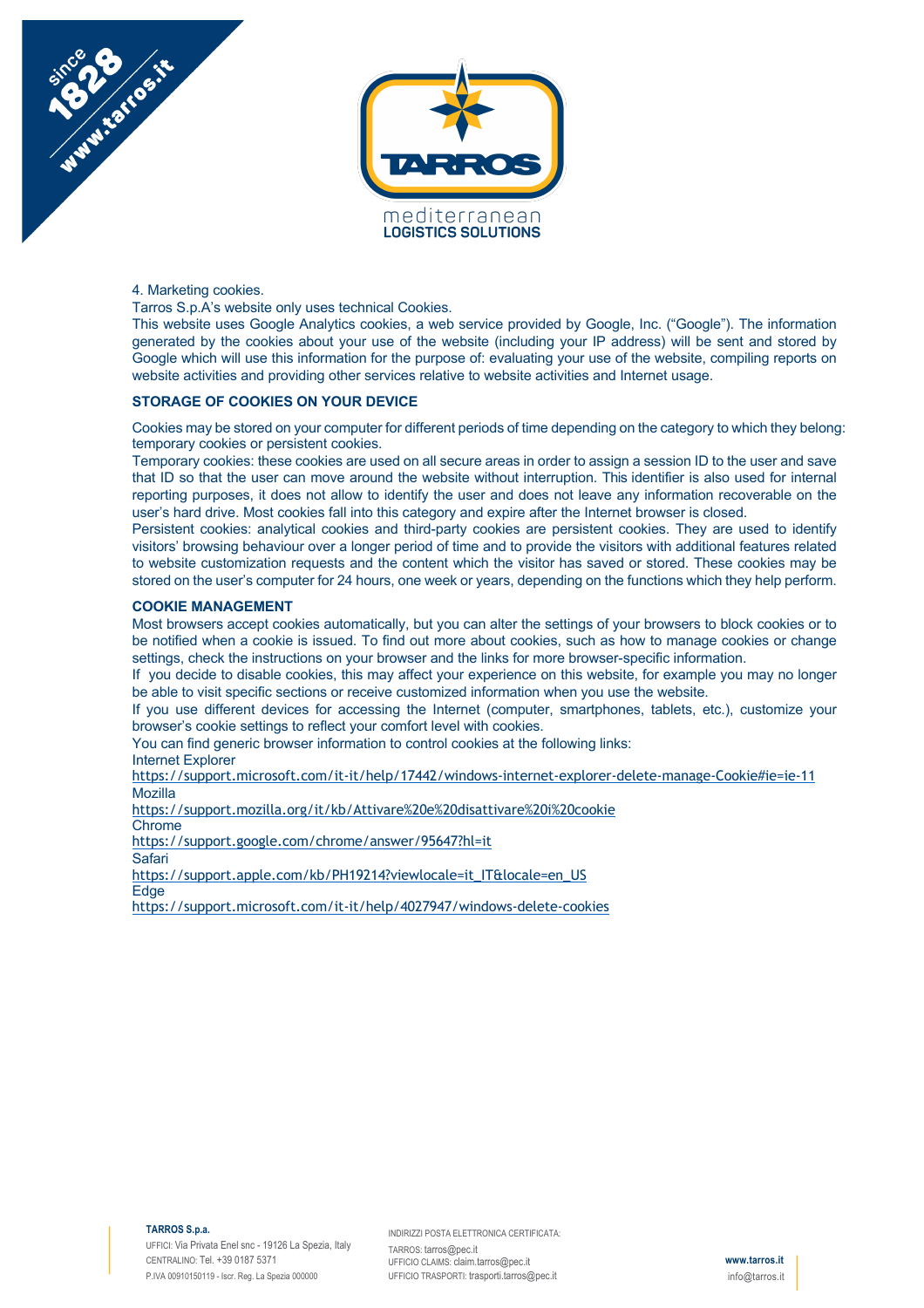



### **COOKIE SETTINGS**

By clicking "OK" on the cookie banner at the top of the page you give consent to the use of cookies each time the website is accessed.

**Below is a detailed list of the cookies we use on our website and the possibility for the user to disable them**

| <b>Cookie name</b>   | <b>Description</b> | <b>Expiration</b><br>time | <b>Type of cookie</b>                                    | <b>Purpose</b>                                                                                                                                                               | <b>Service</b><br>provider                                |
|----------------------|--------------------|---------------------------|----------------------------------------------------------|------------------------------------------------------------------------------------------------------------------------------------------------------------------------------|-----------------------------------------------------------|
| <b>PHPSESSID</b>     | First-party        | Session                   | <b>Technical</b>                                         | Used to establish a user website<br>session.                                                                                                                                 | <b>This</b><br>website/<br><b>CMS</b><br><b>WordPress</b> |
| displayCookieConsent | First-party        | 1 year                    | <b>Technical</b>                                         | Generated by the website. It<br>records your consent to the use of<br>cookies on the website. It does<br>not collect personal data.                                          | This website                                              |
| $\mathsf{g}$ a       | Third-party        | 2 years                   | <b>Technical</b><br>(anonymised<br>browsing<br>activity) | <b>Required by Google Analytics</b><br>third-party service. Used to<br>distinguish users in browsing<br>activities.                                                          | Google<br>Analytics                                       |
| $gat$                | Third-party        | 10<br>minutes             | <b>Technical</b><br>(anonymised<br>browsing<br>activity) | <b>Required by Google Analytics</b><br>third-party service. Persistent<br>cookie used to throttle request<br>rate and limit the collection of<br>data on high traffic sites. | Google<br>Analytics                                       |

# **HOW CAN YOU MANAGE OR DELETE COOKIES?**

Most browsers accept cookies automatically, but you can choose not to accept them. We do not recommend turning cookies off because disabling cookies may impact your web experience. If you do not want sites to store cookies on your computer, you can change the security settings of your browser (Internet Explorer, Google Chrome, Safari etc.). In any case be aware that some areas of our website will not work properly, if your browser does not accept cookies; for example you will not be able to access your reserved area. Consequently your choice to remove or not accept cookies may affect the functionality of the website and your experience may not be as fulfilling as it would otherwise be. If you want to change settings, check the following links for more browser-specific information:

#### **TARROS S.p.a.**

UFFICI: Via Privata Enel snc - 19126 La Spezia, Italy CENTRALINO: Tel. +39 0187 5371 P.IVA 00910150119 - Iscr. Reg. La Spezia 000000

INDIRIZZI POSTA ELETTRONICA CERTIFICATA: TARROS: tarros@pec.it UFFICIO CLAIMS: claim.tarros@pec.it UFFICIO TRASPORTI: trasporti.tarros@pec.it

**www.tarros.it** info@tarros.it